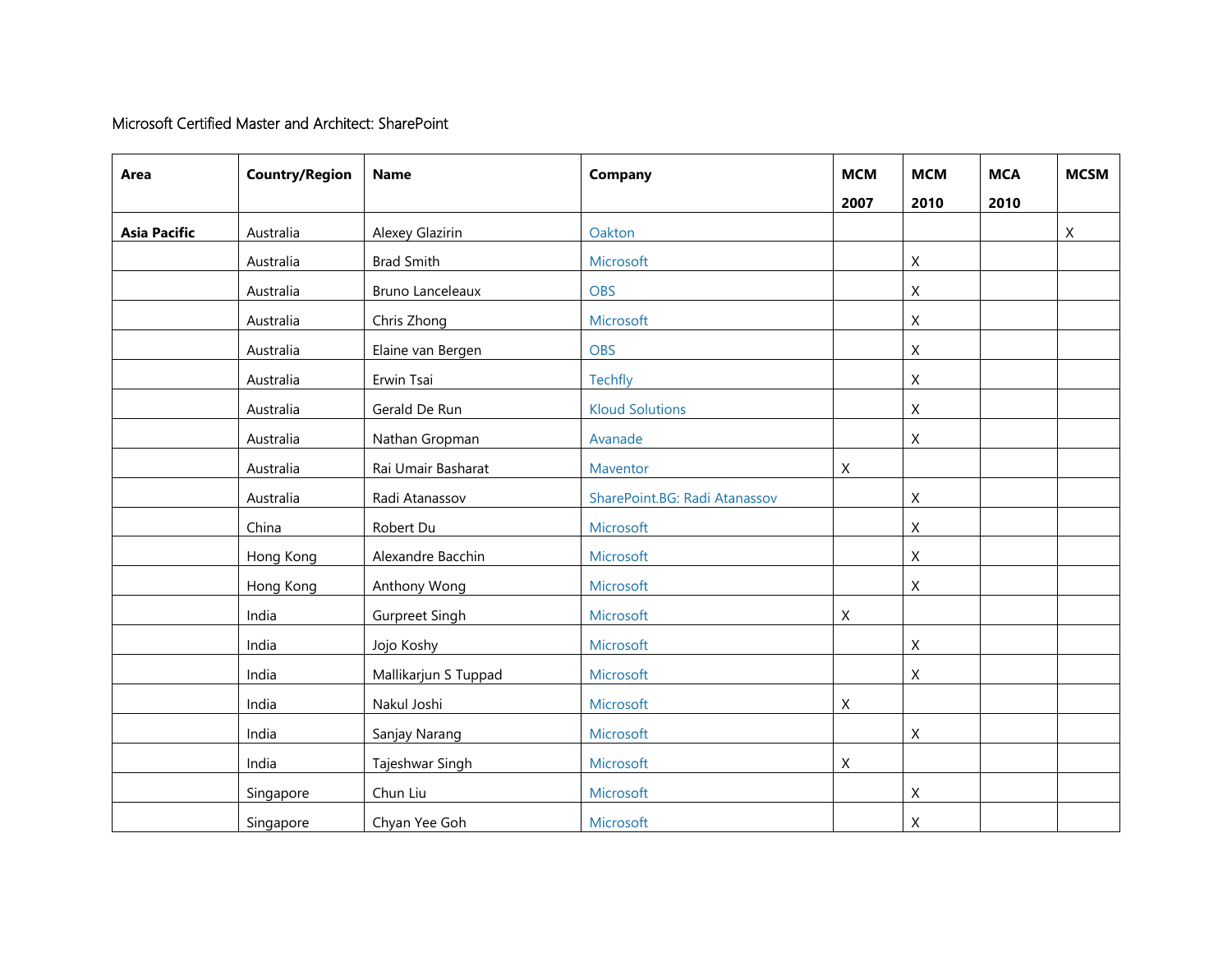|             | New Zealand | Brendan Law          | Microsoft                     |                  | $\sf X$                   |                |              |
|-------------|-------------|----------------------|-------------------------------|------------------|---------------------------|----------------|--------------|
|             | New Zealand | Camilo Borges        | <b>Independent Consultant</b> |                  | X                         |                |              |
|             | New Zealand | Wayne Ewington       | Microsoft                     |                  | $\boldsymbol{X}$          | $\pmb{\times}$ | $\mathsf{X}$ |
| <b>EMEA</b> | Austria     | Hannes Gfrerer       | Lam Research                  |                  | X                         |                | Χ            |
|             | Austria     | Markus Hintner       | <b>ENTOS IT-Solutions</b>     |                  | X                         |                |              |
|             | Austria     | Roman Lutz           | Microsoft                     | Χ                | $\mathsf X$               |                |              |
|             | Belarus     | Ivan Padabed         | <b>EPAM Systems</b>           |                  | $\mathsf X$               |                |              |
|             | Belgium     | Peter Loete          | Microsoft                     | $\mathsf X$      | $\boldsymbol{\mathsf{X}}$ |                |              |
|             | Denmark     | Mads Damgård         | Microsoft                     |                  | $\mathsf X$               |                |              |
|             | Denmark     | Morten Schioldan     | Microsoft                     | X                | X                         |                |              |
|             | Finland     | Aku Heikkerö         | Microsoft                     | X                |                           |                |              |
|             | Finland     | Ilya Belomutov       | atBusiness Oy                 | X                | X                         |                |              |
|             | Finland     | Jussi Roine          | <b>Onsight Helsinki</b>       |                  | $\mathsf X$               |                |              |
|             | Finland     | Kimmo Forss          | Microsoft                     | $\mathsf X$      | $\mathsf X$               | $\mathsf X$    |              |
|             | Finland     | Olli Jääskeläinen    | Innofactor                    |                  | $\boldsymbol{\mathsf{X}}$ |                |              |
|             | Finland     | Vesa Juvonen         | Microsoft                     | Χ                | X                         |                |              |
|             | France      | Gael Fabry           | Avanade                       |                  | $\mathsf X$               |                |              |
|             | Germany     | Aleksandar Draskovic | PlanB. GmbH                   |                  | $\boldsymbol{X}$          |                |              |
|             | Germany     | Arthur Neufeld       | Infoman AG                    |                  |                           |                | X            |
|             | Germany     | Cedric Oettel        | Datafino GmbH                 |                  | X                         |                |              |
|             | Germany     | Glen Smith           | <b>Software Smith</b>         | Χ                |                           |                |              |
|             | Germany     | Heiko Hatzfeld       | Microsoft                     |                  | $\boldsymbol{\mathsf{X}}$ |                |              |
|             | Germany     | Ingo Karstein        | <b>Karstein Consulting</b>    |                  | Χ                         |                |              |
|             | Germany     | Mike Wise            | Microsoft                     | $\boldsymbol{X}$ |                           |                |              |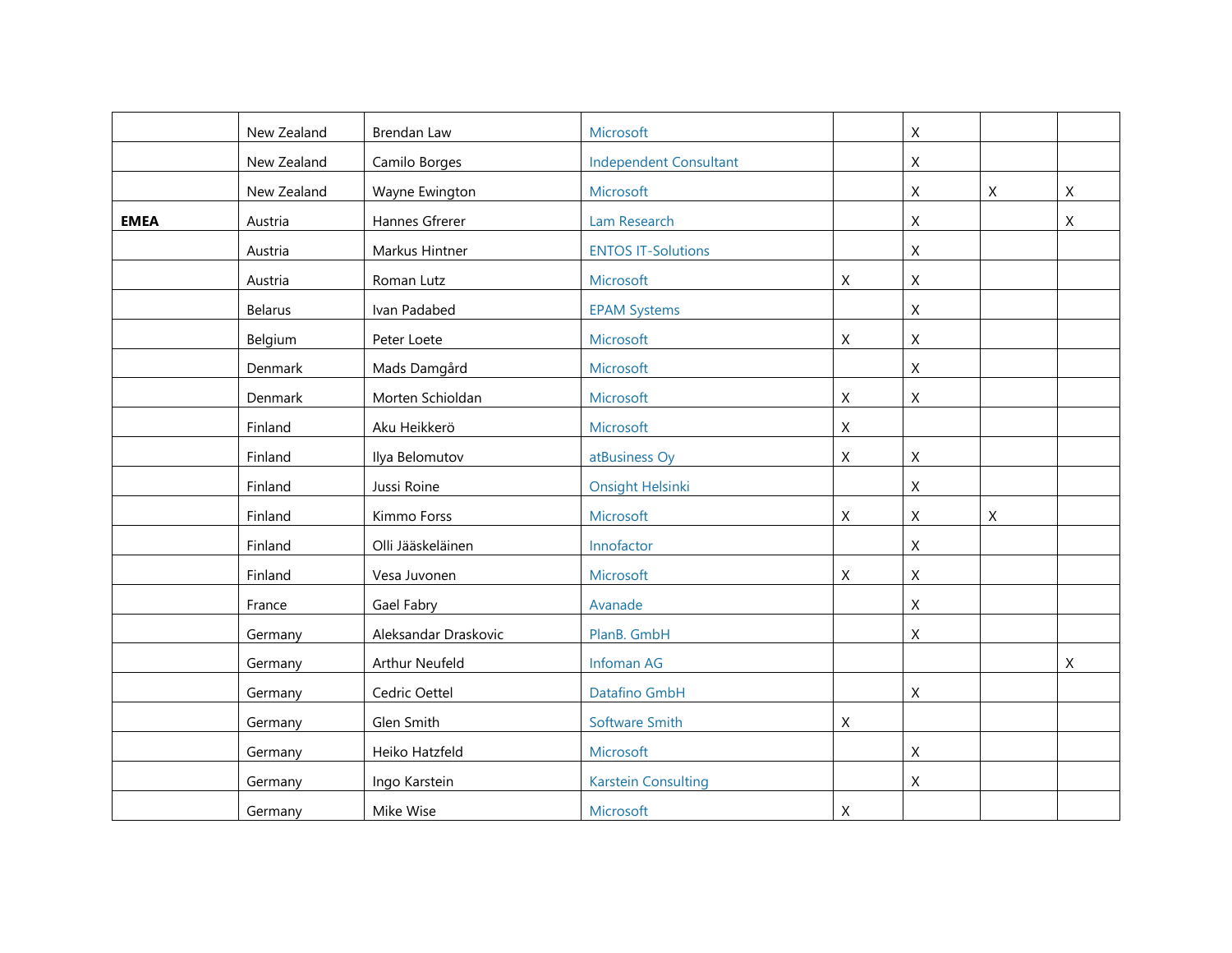| Germany     | Paul Hefford         | <b>Fujitsu Technology Solutions</b> | $\mathsf X$ | $\mathsf{X}$              |   |
|-------------|----------------------|-------------------------------------|-------------|---------------------------|---|
| Germany     | Rainer Asbach        | Microsoft                           | $\mathsf X$ |                           |   |
| Germany     | Sven Seeger          | Tieto                               | X           |                           |   |
| Hungary     | Andras Gaal          | Microsoft                           |             | $\boldsymbol{X}$          |   |
| Italy       | Antonio Gazzeri      | Microsoft                           | $\mathsf X$ |                           |   |
| Italy       | Francesco Sodano     | Proge-Software S.r.l.               | X           |                           |   |
| Italy       | Paolo Pialorsi       | Pialorsi Sistemi S.r.l.             |             | $\boldsymbol{X}$          |   |
| Netherlands | Bram de Jager        | <b>Macaw</b>                        |             | $\mathsf X$               |   |
| Netherlands | Cyrille Visser       | Microsoft                           |             | $\boldsymbol{\mathsf{X}}$ |   |
| Netherlands | Donald Hessing       | <b>VXCompany</b>                    | $\mathsf X$ |                           |   |
| Netherlands | Ingeborg Struijk     | Microsoft                           | $\mathsf X$ |                           |   |
| Netherlands | Johan Kroese         | Sparked                             | X           | $\boldsymbol{X}$          |   |
| Netherlands | Mark Priem           | Microsoft                           |             | $\mathsf X$               |   |
| Netherlands | Mirjam van Olst      | Avanade                             | $\mathsf X$ | $\mathsf X$               | X |
| Netherlands | Oscar Douwstra       | Capgemini                           |             | $\mathsf X$               |   |
| Netherlands | Paul Pascha          | Wortell                             |             | X                         |   |
| Netherlands | Robert Jaakke        | Mavention                           | $\mathsf X$ |                           |   |
| Netherlands | <b>Wesley Bakker</b> | motion10                            |             | $\mathsf X$               |   |
| Netherlands | Yuri Burger          | Delta-N B.V.                        |             | $\mathsf X$               |   |
| Poland      | Pawel Krolak         | Microsoft                           |             | $\mathsf{X}$              |   |
| Portugal    | Denis Heliszkowski   | Microsoft                           | X           | $\boldsymbol{X}$          |   |
| Russia      | Dmitry Chernov       | Microsoft                           |             |                           | X |
| Russia      | Ivan Vagunin         | Knowit Oy                           |             |                           | Χ |
| Slovakia    | Marek Samaj          | Microsoft                           | X           | $\mathsf{X}$              |   |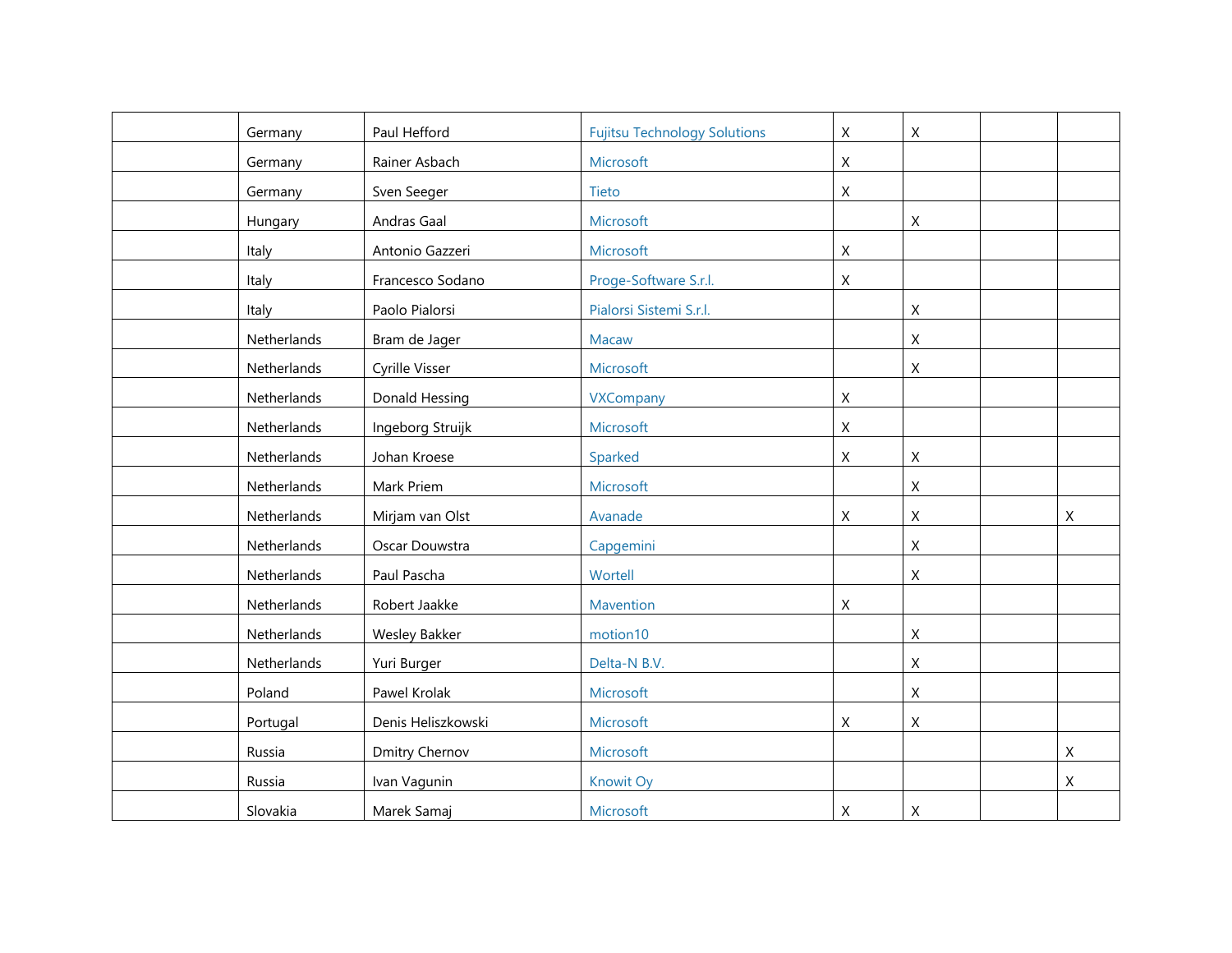|                      | Slovakia             | Martin Bacik           | Microsoft                    |   |             |   | X           |
|----------------------|----------------------|------------------------|------------------------------|---|-------------|---|-------------|
|                      | South Africa         | <b>Brian Edwards</b>   | Microsoft                    |   | X           |   |             |
|                      | Sweden               | Peter Williams         | Microsoft                    | Χ | Χ           |   |             |
|                      | Sweden               | Erwin van Hunen        | Knowit Reaktor Stockholm AB  |   | X           |   |             |
|                      | Sweden               | Wictor Wilén           | Connecta AB                  |   | Χ           | Χ | Χ           |
|                      | Switzerland          | Daniel Ispanovits      | Microsoft                    |   | Χ           |   |             |
|                      | Switzerland          | Marino Valentino       | <b>NEXPLORE AG</b>           |   | $\mathsf X$ |   |             |
|                      | Switzerland          | Oliver Zeiser          | MondayCoffee                 |   | $\mathsf X$ |   |             |
|                      | United Kingdom       | <b>Bill Ayers</b>      | <b>Flow Simulation Ltd</b>   |   | Χ           |   |             |
|                      | United Kingdom       | <b>Brendan Griffin</b> | Microsoft                    |   | Χ           |   |             |
|                      | United Kingdom       | <b>Brian Cartmel</b>   | Microsoft                    |   | Χ           |   |             |
|                      | United Kingdom       | Chris Whitehead        | Microsoft                    |   | $\mathsf X$ |   |             |
|                      | United Kingdom       | <b>Heath Groves</b>    | <b>Sundown Solutions Ltd</b> |   | $\mathsf X$ |   |             |
|                      | United Kingdom       | Marian Mihaiu          | <b>CPS</b>                   |   |             |   | X           |
|                      | United Kingdom       | Neil Hodgkinson        | Microsoft                    | X | Χ           |   | X           |
|                      | United Kingdom       | Sam Hassani            | <b>Brightstarr</b>           |   | Χ           |   |             |
|                      | United Kingdom       | Spencer Harbar         | Harbar.net                   | X | Χ           | Χ | $\mathsf X$ |
| <b>North America</b> | Canada               | Joseph Saad            | <b>Navantis</b>              |   | X           |   |             |
|                      | Canada               | Kevin Cole             | DevFacto Technologies, Inc   |   | X           |   |             |
|                      | Canada               | Maxime Bombardier      | Microsoft                    | Χ | Χ           |   |             |
|                      | <b>United States</b> | Adam Roe               | Microsoft                    |   | Χ           |   |             |
|                      | <b>United States</b> | Adam Toth              | <b>Blue Rooster</b>          |   | Χ           |   |             |
|                      | <b>United States</b> | Ali Mazaheri           | Microsoft                    | X | Χ           |   | Χ           |
|                      | <b>United States</b> | Andy Daniel            | <b>General Motors</b>        |   | Χ           |   |             |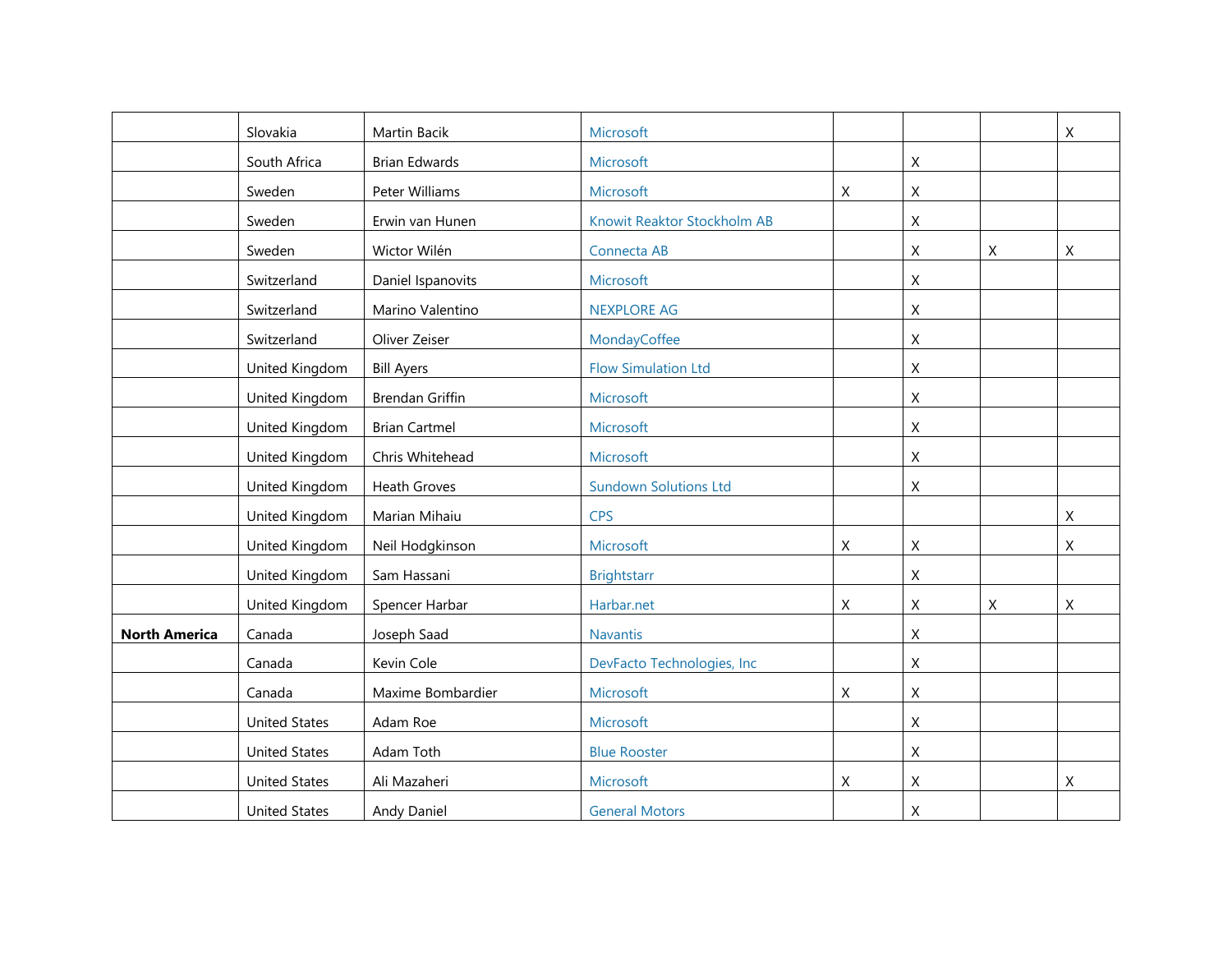| <b>United States</b> | Arbindo Chattopadhyay | Microsoft                           |             | $\mathsf X$               |   |
|----------------------|-----------------------|-------------------------------------|-------------|---------------------------|---|
| <b>United States</b> | Bert Johnson          | PointBridge                         |             | X                         |   |
| <b>United States</b> | <b>Bill Baer</b>      | Microsoft                           | X           |                           |   |
| <b>United States</b> | <b>Blair Bigger</b>   | Microsoft                           | $\mathsf X$ | $\mathsf X$               |   |
| <b>United States</b> | <b>Brett Geoffroy</b> | Microsoft                           | X           | $\mathsf X$               |   |
| <b>United States</b> | <b>Brian Caauwe</b>   | Avtex                               |             | $\mathsf{X}$              |   |
| <b>United States</b> | <b>Brian Culver</b>   | <b>Expert Point Solutions</b>       | $\mathsf X$ |                           |   |
| <b>United States</b> | <b>Bryan Porter</b>   | <b>Steady Rain</b>                  | $\mathsf X$ | $\mathsf X$               |   |
| <b>United States</b> | Chris Beckett         | <b>SharePoint Bits</b>              | $\mathsf X$ |                           |   |
| <b>United States</b> | Christopher Webb      | <b>Planet Technologies</b>          |             | $\mathsf X$               | X |
| <b>United States</b> | Doug Perkes           | Microsoft                           | X           |                           |   |
| <b>United States</b> | Duray Akar            | Microsoft                           |             | X                         |   |
| <b>United States</b> | Elijah Van Eenwyk     | Inergex, Inc.                       | $\mathsf X$ |                           |   |
| <b>United States</b> | Eric Lytle            | <b>Brightstarr</b>                  |             | $\mathsf X$               |   |
| <b>United States</b> | George Wilburn        | Microsoft                           |             | $\mathsf X$               |   |
| <b>United States</b> | Ivan Bondy            | <b>Cascade Energy</b>               |             | $\boldsymbol{X}$          |   |
| <b>United States</b> | Jacob Wilson          | Neudesic                            |             | $\mathsf{X}$              |   |
| <b>United States</b> | James Petrosky        | Microsoft                           | $\mathsf X$ |                           |   |
| <b>United States</b> | Jerry Orman           | Microsoft                           | $\mathsf X$ | $\mathsf X$               |   |
| <b>United States</b> | Jim Duncan            | ShareSquared                        |             | $\mathsf{X}$              |   |
| <b>United States</b> | John Lee              | Microsoft                           |             | $\mathsf X$               |   |
| <b>United States</b> | John W. Powell        | Microsoft                           |             | $\boldsymbol{X}$          |   |
| <b>United States</b> | Kirk Evans            | Microsoft                           |             | $\boldsymbol{\mathsf{X}}$ |   |
| <b>United States</b> | K Suyog Hebbar        | <b>Infosys Technologies Limited</b> | X           |                           |   |